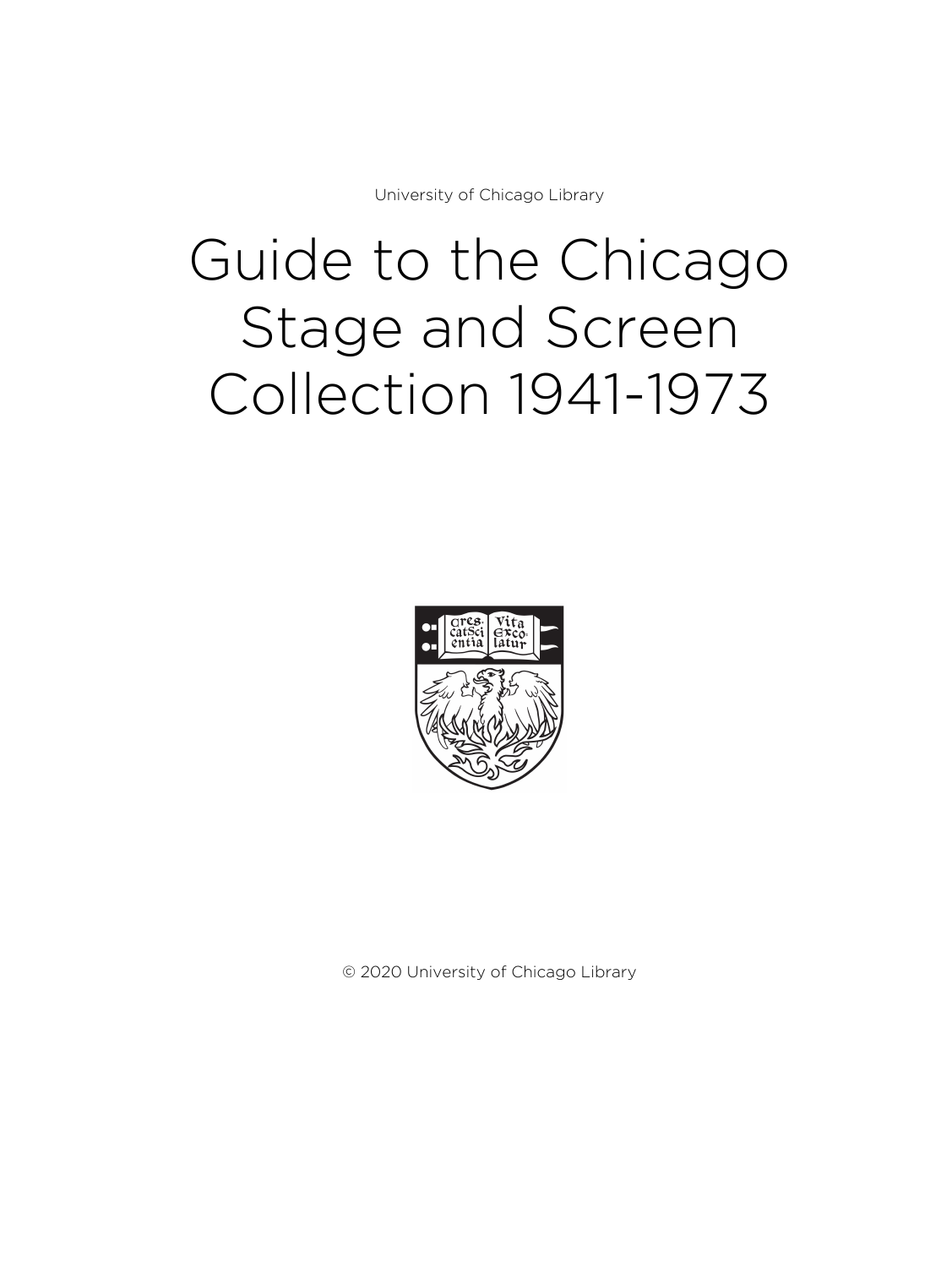# **Table of Contents**

| Descriptive Summary      |  |
|--------------------------|--|
| Information on Use       |  |
| Access                   |  |
| Citation                 |  |
| Scope Note               |  |
| <b>Related Resources</b> |  |
| <b>Subject Headings</b>  |  |
| <b>INVENTORY</b>         |  |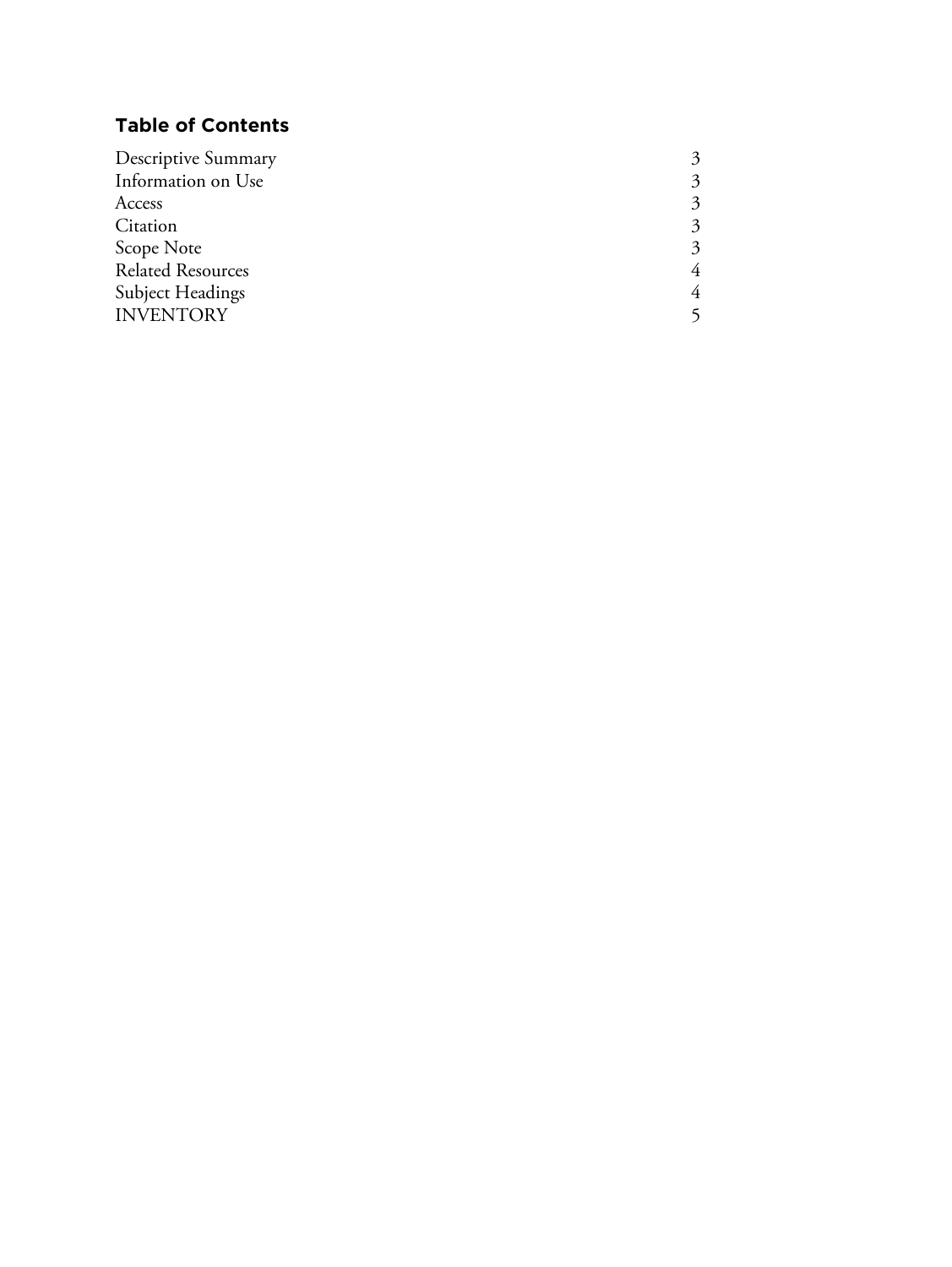## **Descriptive Summary**

| <b>Identifier</b> | ICU.SPCL.CHISTAGE                                                                                                                                                                                                                                                                                    |
|-------------------|------------------------------------------------------------------------------------------------------------------------------------------------------------------------------------------------------------------------------------------------------------------------------------------------------|
| <b>Title</b>      | Chicago Stage and Screen. Collection                                                                                                                                                                                                                                                                 |
| Date              | 1933-1934                                                                                                                                                                                                                                                                                            |
| <b>Size</b>       | $0.25$ linear feet $(1 \text{ box})$                                                                                                                                                                                                                                                                 |
| <b>Repository</b> | Special Collections Research Center<br>University of Chicago Library<br>1100 East 57th Street<br>Chicago, Illinois 60637 U.S.A.                                                                                                                                                                      |
| <b>Abstract</b>   | The Chicago Stage and Screen Collection contains stage and screen materials<br>related to the city of Chicago, including the 1941 screenplay of Roxie Hart,<br>the 1960 screenplay of King of Kings, the 1963 screenplay of Robin and the<br>Seven Hoods, and a 1973 draft of the script of Chicago. |

## **Information on Use**

## **Access**

The collection is open for research.

## **Citation**

When quoting material from this collection, the preferred citation is: Chicago Stage and Screen. Collection, [Box #, Folder #], Special Collections Research Center, University of Chicago Library

## **Scope Note**

The Chicago Stage and Screen Collection consists of four scripts for stage and screen produced between 1941 and 1973 and related correspondence and publicity materials. The collection is organized chronologically.

Folder 1 contains the final script of the film Roxie Hart (1942), written by Nunnally Johnson and dated September 10, 1941. Also included is an April 19, 1951 letter from Johnson to Elston J. Melton, expressing thanks upon receiving an autographed copy of his book Towboat Pilot (1948).

Folder 2 contains the estimating script for the film King of Kings (1961), written by Philip Yordan and dated April 2, 1960. Folder 3 contains promotional materials for the film: four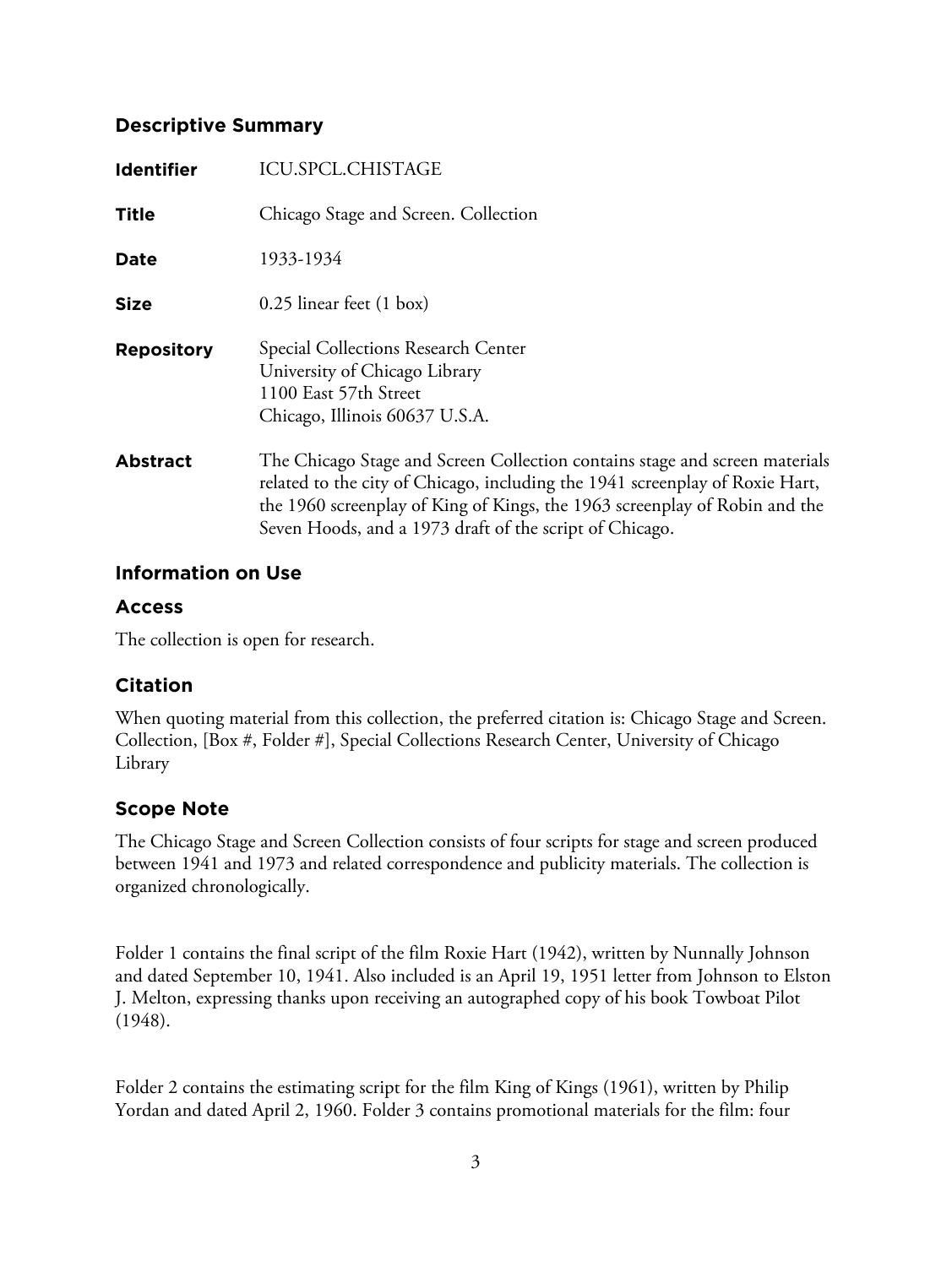photographic prints and a hard-cover book with photographs and narration about the making of the film.

Folder 4 contains the final screenplay for the film Robin and the Seven Hoods (1964), written by David Schwartz and dated October 15, 1963.

Folder 5 contains a first draft script for the musical Chicago (1975), dated August 3, 1973. Dated almost two years before Chicago debuted on Broadway, the script contains songs and characters that were later cut from the production.

## **Related Resources**

The following related resources are located in the Department of Special Collections:

Browse finding aids by topic.

Court Theatre. Records

Playbill and Program. Collection

Wachs, Dr. Gerald N. Collection of Tom Stoppard

Morton, Charles, Agency. Collection of American Popular Drama

Goldman, Samuel. Papers

Chicago Repertory Group Collection of Scripts and Scrapbooks

Motion Picture Stills. Collection

# **Subject Headings**

- •
- •
- Scripts (Motion pictures)
- Scripts (Screenplays)
- Scripts, Stage
- Film
- Film adaptations
- Screenplays
- Musicals
- •
- •